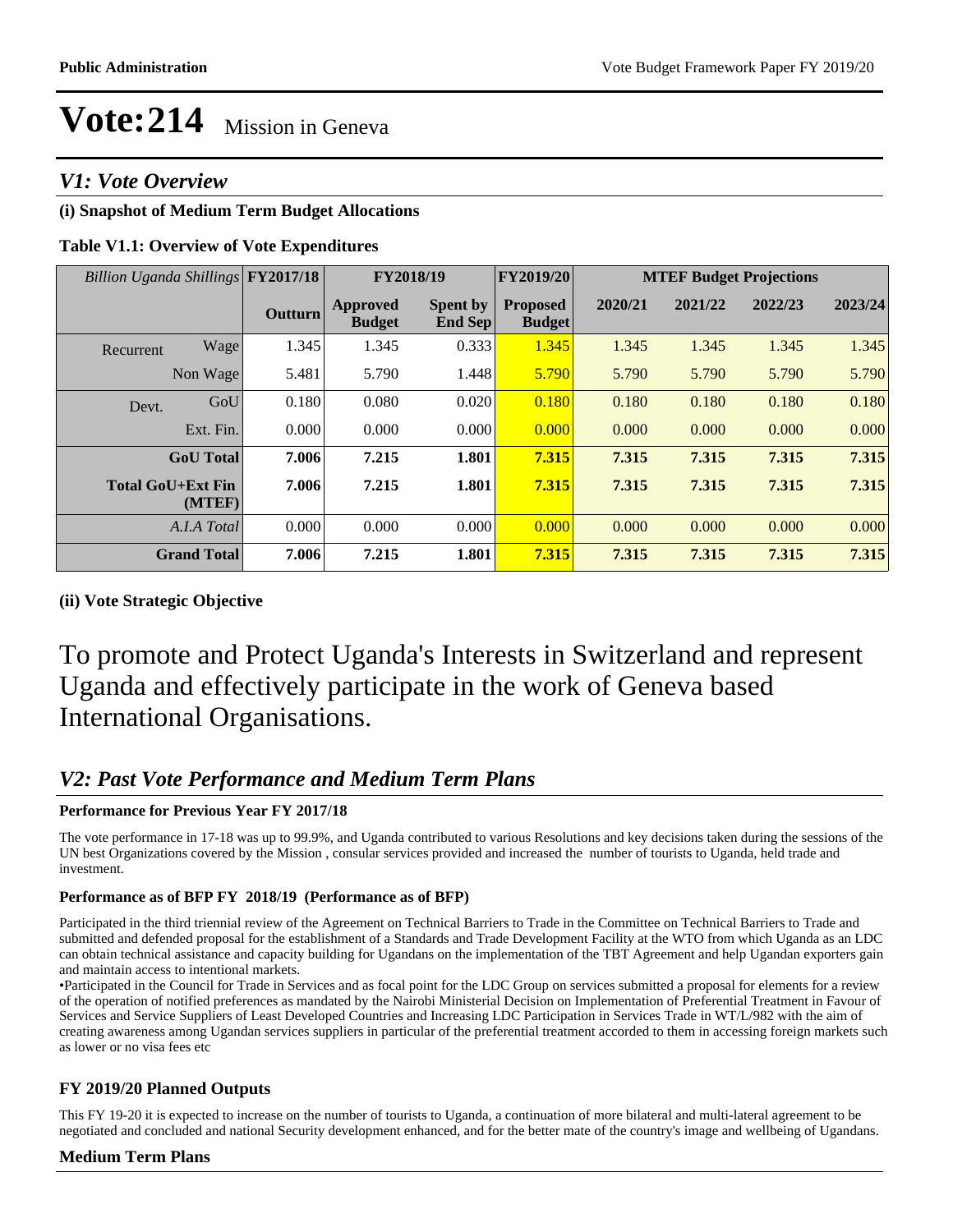Promote and protect the image of Uganda as not only a favorable destination for investment but also a country where there is good governance and democracy.

Engage in negotiations with the view to operationalizing the vision 2040 with the view to achieving middle income status through structural transformation and industrialization.

## **Efficiency of Vote Budget Allocations**

More funds are required on major lines like Rent, Allowances and Salaries that suffer losses due to exchange loss.

#### **Vote Investment Plans**

The mission is planning to Install Toilet and Enforce Security by Installing Security Door.

Major expenditure allocations are required on Capital development in order for the chancery to be able to purchase its own building and improve Uganda's image and reduce the cost incurred on rent.

#### **Major Expenditure Allocations in the Vote for FY 2019/20**

The Major Expenditure is on Rent where by almost half the budget is spent on Rent, it is important for the government to plan purchase of a chancery to reduce the expenditure.

## **V3: PROGRAMME OUTCOMES, OUTCOME INDICATORS AND PROPOSED BUDGET ALLOCATION**

#### **Table V3.1: Programme Outcome and Outcome Indicators**

| <b>Vote Controller:</b>                                         |                                                                                                                                                                                                                                                                                                                                                                                                                                                                                                                                   |                          |                  |                 |                          |                          |                          |  |  |  |
|-----------------------------------------------------------------|-----------------------------------------------------------------------------------------------------------------------------------------------------------------------------------------------------------------------------------------------------------------------------------------------------------------------------------------------------------------------------------------------------------------------------------------------------------------------------------------------------------------------------------|--------------------------|------------------|-----------------|--------------------------|--------------------------|--------------------------|--|--|--|
| <b>Programme:</b>                                               | <b>52 Overseas Mission Services</b>                                                                                                                                                                                                                                                                                                                                                                                                                                                                                               |                          |                  |                 |                          |                          |                          |  |  |  |
| <b>Programme Objective:</b>                                     | Promotion and strengthen of diplomatic relations with Switzerland, United Nations and International<br>Organisations, Promotion of Regional and International Peace and Security, Promotion of Economic and<br>Commercial Diplomacy (Attraction of Investment, Trade, Tourism and Technology transfer)Engagement<br>of the Diaspora for Development, Promotion of International Law and Human Rights, Mobilization of<br>resources for Development, Institutional Capacity building, Provision of Consular and protocol services. |                          |                  |                 |                          |                          |                          |  |  |  |
| <b>Responsible Officer:</b>                                     | Accounting Officer; Mr. Mwanika Brian Phenox                                                                                                                                                                                                                                                                                                                                                                                                                                                                                      |                          |                  |                 |                          |                          |                          |  |  |  |
| <b>Programme Outcome:</b>                                       | Enhanced national security development, the country's image abroad and wellbeing of Ugandans                                                                                                                                                                                                                                                                                                                                                                                                                                      |                          |                  |                 |                          |                          |                          |  |  |  |
| Sector Outcomes contributed to by the Programme Outcome         |                                                                                                                                                                                                                                                                                                                                                                                                                                                                                                                                   |                          |                  |                 |                          |                          |                          |  |  |  |
| 1. Improved regional and International Relations                |                                                                                                                                                                                                                                                                                                                                                                                                                                                                                                                                   |                          |                  |                 |                          |                          |                          |  |  |  |
|                                                                 | <b>Performance Targets</b>                                                                                                                                                                                                                                                                                                                                                                                                                                                                                                        |                          |                  |                 |                          |                          |                          |  |  |  |
| <b>Programme Performance Indicators (Output)</b>                | 2017/18<br><b>Actual</b>                                                                                                                                                                                                                                                                                                                                                                                                                                                                                                          | 2018/19<br><b>Target</b> | <b>Base year</b> | <b>Baseline</b> | 2019/20<br><b>Target</b> | 2020/21<br><b>Target</b> | 2021/22<br><b>Target</b> |  |  |  |
| • Number of cooperation frameworks<br>negotiated, and concluded |                                                                                                                                                                                                                                                                                                                                                                                                                                                                                                                                   |                          |                  |                 | 6                        | 8                        | 8                        |  |  |  |
| • Percentage change of foreign exchange<br>inflows              | 15%                                                                                                                                                                                                                                                                                                                                                                                                                                                                                                                               |                          |                  | <b>17%</b>      | 20%                      | 20%                      |                          |  |  |  |

#### **Table V3.2: Past Expenditure Outturns and Medium Term Projections by Programme**

| Billion Uganda shillings | 2017/18 | 2018/19       |        | 2019-20                                             | <b>MTEF Budget Projections</b> |         |         |         |
|--------------------------|---------|---------------|--------|-----------------------------------------------------|--------------------------------|---------|---------|---------|
|                          | Outturn | <b>Budget</b> | End O1 | Approved Spent By Proposed 2020-21<br><b>Budget</b> |                                | 2021-22 | 2022-23 | 2023-24 |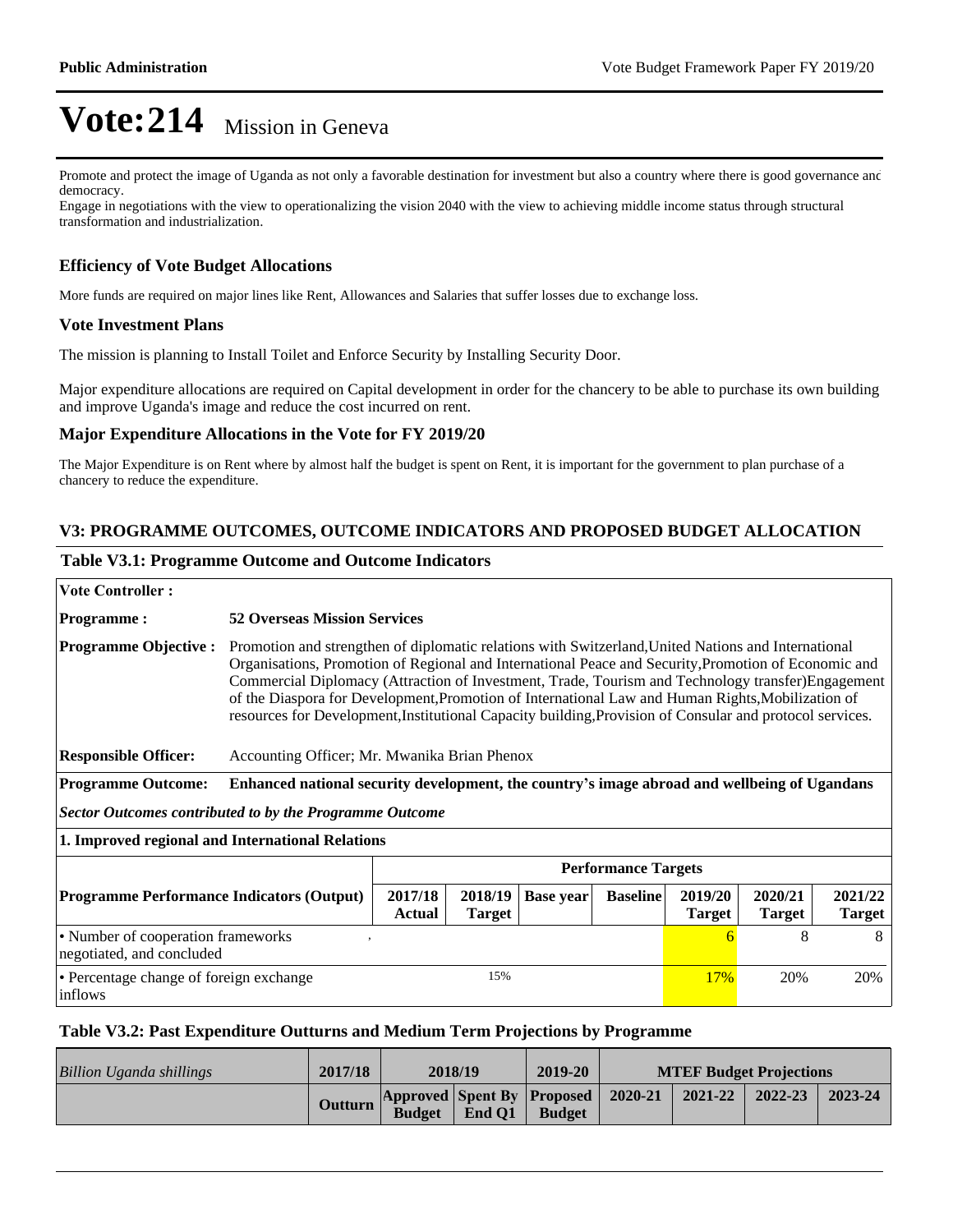| Vote: 214 Mission in Geneva  |       |       |                    |       |       |       |       |       |
|------------------------------|-------|-------|--------------------|-------|-------|-------|-------|-------|
| 52 Overseas Mission Services | 6.961 | 7.215 | .790               | 7.315 | 7.315 | 7.315 | 7.315 | 7.315 |
| Total for the Vote           | 6.961 | 7.215 | 1.790 <sup>1</sup> | 7.315 | 7.315 | 7.315 | 7.315 | 7.315 |

#### **V4: SUBPROGRAMME PAST EXPENDITURE OUTTURNS AND PROPOSED BUDGET ALLOCATIONS**

#### **Table V4.1: Past Expenditure Outturns and Medium Term Projections by SubProgramme**

| <b>Billion Uganda shillings</b>                | 2017/18               | FY 2018/19            |                      | 2019-20                          | <b>Medium Term Projections</b> |         |         |         |
|------------------------------------------------|-----------------------|-----------------------|----------------------|----------------------------------|--------------------------------|---------|---------|---------|
|                                                | <b>Outturn Budget</b> | <b>Approved Spent</b> | Bv<br><b>End Sep</b> | <b>Proposed</b><br><b>Budget</b> | 2020-21                        | 2021-22 | 2022-23 | 2023-24 |
| <b>Programme: 52 Overseas Mission Services</b> |                       |                       |                      |                                  |                                |         |         |         |
| 01 Headquarters Geneva                         | 6.781                 | 7.135                 | 1.770                | 7.135                            | 7.135                          | 7.135   | 7.135   | 7.135   |
| 0973 Strengthening Mission in Geneva           | 0.180                 | 0.080                 | 0.020                | 0.180                            | 0.180                          | 0.180   | 0.180   | 0.180   |
| <b>Total For the Programme: 52</b>             | 6.961                 | 7.215                 | 1.790                | 7.315                            | 7.315                          | 7.315   | 7.315   | 7.315   |
| <b>Total for the Vote: 214</b>                 | 6.961                 | 7.215                 | 1.790                | 7.315                            | 7.315                          | 7.315   | 7.315   | 7.315   |

## **Table V4.2: Key Changes in Vote Resource Allocation**

| Major changes in resource allocation over and above the<br>previous financial year | Justification for proposed Changes in Expenditure and<br><b>Outputs</b> |  |  |  |  |  |  |
|------------------------------------------------------------------------------------|-------------------------------------------------------------------------|--|--|--|--|--|--|
| Vote :214 Mission in Geneva                                                        |                                                                         |  |  |  |  |  |  |
| Programme: 52 Mission in Geneva                                                    |                                                                         |  |  |  |  |  |  |
| <b>Output: 72 Government Buildings and Administrative Infrastructure</b>           |                                                                         |  |  |  |  |  |  |
| Change in Allocation (UShs Bn):<br>0.180                                           | N/A                                                                     |  |  |  |  |  |  |
| <b>Output: 78 Purchase of Furniture and fictures</b>                               |                                                                         |  |  |  |  |  |  |
| Change in Allocation (UShs Bn):<br>(0.080)                                         |                                                                         |  |  |  |  |  |  |

## **Table V4.3: Major Capital Investment (Capital Purchases outputs over 0.5Billion)**

N/A

## *V5: VOTE CHALLENGES FOR 2019/20 AND ADDITIONAL FUNDING REQUESTS*

## **Vote Challenges for FY 2019/20**

Challenges in coordination resulting in delayed responses to communications on technical issues which hinders effective participation of Uganda in the different committees.

Arrears in payment of membership fees that has resulted in Uganda being placed under administrative measures with effect that Uganda delegates cannot be nominated to preside over WTO bodies where we could be more influential and naming and shaming at General Council Meetings disparaging and ruining the image of Uganda and in addition hindering Uganda's effective participation in different bodies especially in the Committee on Budget, Finance and Administration

## **Table V5.1: Additional Funding Requests**

| Additional requirements for funding and outputs in 2019/20 | Justification of requirement for additional outputs and<br>funding |
|------------------------------------------------------------|--------------------------------------------------------------------|
|                                                            |                                                                    |